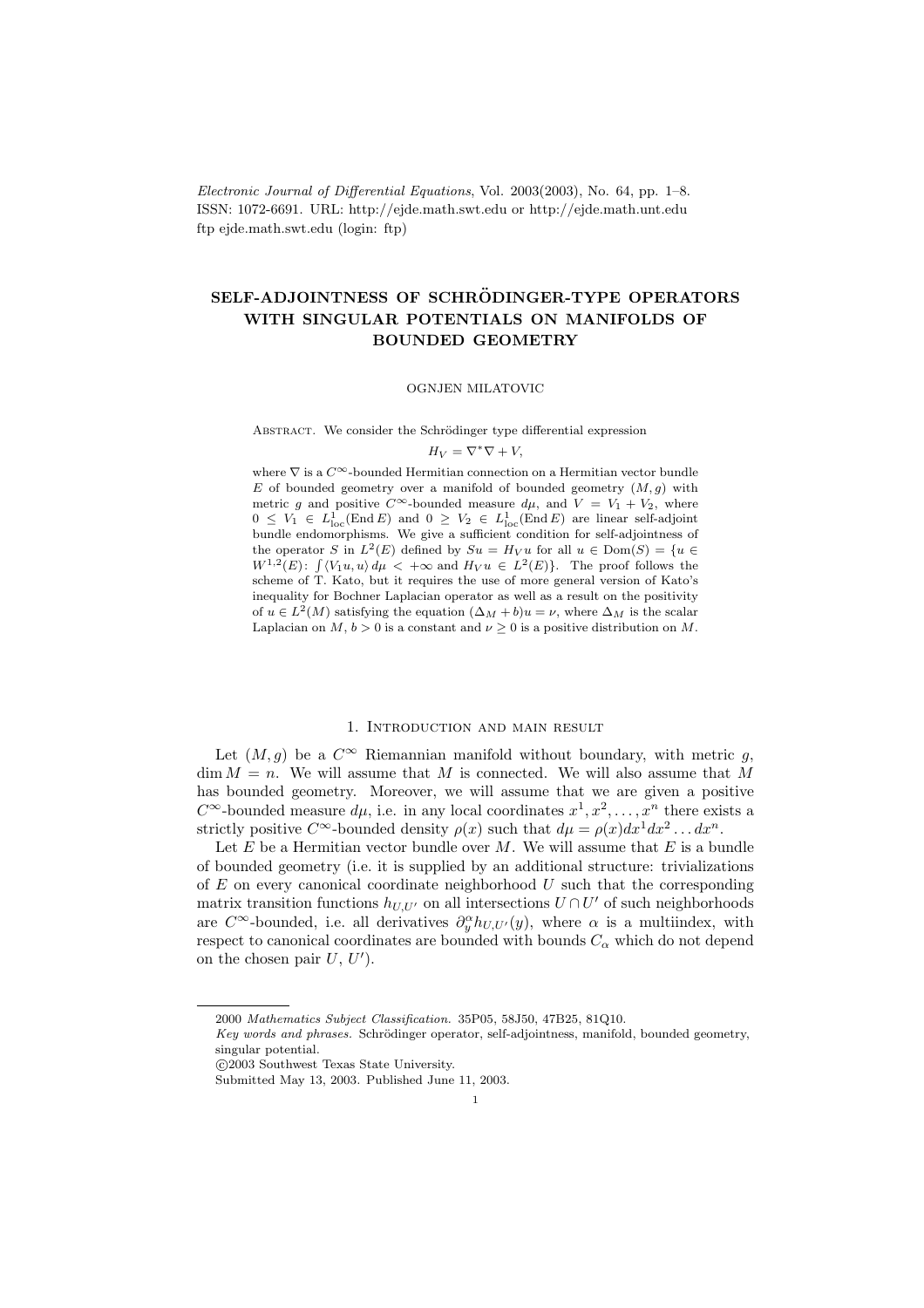We denote by  $L^2(E)$  the Hilbert space of square integrable sections of E with respect to the scalar product

$$
(u,v) = \int_M \langle u(x), v(x) \rangle \, d\mu(x). \tag{1.1}
$$

Here  $\langle \cdot, \cdot \rangle$  denotes the fiberwise inner product in  $E_x$ .

In what follows,  $C^{\infty}(E)$  denotes smooth sections of E, and  $C_c^{\infty}(E)$  denotes smooth compactly supported sections of  $E$ . Let

$$
\nabla\colon C^{\infty}(E) \to C^{\infty}(T^*M \otimes E)
$$

be a Hermitian connection on E which is  $C^{\infty}$ -bounded as a linear differential operator, i.e. in any canonical coordinate system  $U$  (with the chosen trivializations of  $E|_U$  and  $(T^*M \otimes E)|_U)$ ,  $\nabla$  is written in the form

$$
\nabla = \sum_{|\alpha| \le 1} a_{\alpha}(y) \partial_y^{\alpha},
$$

where  $\alpha$  is a multiindex, and the coefficients  $a_{\alpha}(y)$  are matrix functions whose derivatives  $\partial_y^{\beta} a_{\alpha}(y)$  for any multiindex  $\beta$  are bounded by a constant  $C_{\beta}$  which does not depend on the chosen canonical neighborhood.

We will consider a Schrödinger type differential expression of the form

$$
H_V = \nabla^* \nabla + V,
$$

where V is a linear self-adjoint bundle map  $V \in L^1_{loc}(\text{End }E)$ . Here

$$
\nabla^* \colon C^\infty(T^*M \otimes E) \to C^\infty(E)
$$

is a differential operator which is formally adjoint to  $\nabla$  with respect to the scalar product (1.1).

If we take  $\nabla = d$ , where  $d: C^{\infty}(M) \to \Omega^1(M)$  is the standard differential, then  $d^*d: C^{\infty}(M) \to C^{\infty}(M)$  is called the scalar Laplacian and will be denoted by  $\Delta_M$ . We make the following assumption on  $V$ .

(A1)  $V = V_1 + V_2$ , where  $0 \le V_1 \in L^1_{loc}(\text{End } E)$  and  $0 \ge V_2 \in L^1_{loc}(\text{End } E)$  are linear self-adjoint bundle maps (here the inequalities are understood in the sense of operators  $E_x \to E_x$ .

By  $W^{1,2}(E)$  we denote the completion of the space  $C_c^{\infty}(E)$  with respect to the norm  $\|\cdot\|_1$  defined by the scalar product

$$
(u, v)_1 := (u, v) + (\nabla u, \nabla v) \quad u, v \in C_c^{\infty}(E).
$$

By  $W^{-1,2}(E)$  we will denote the dual of  $W^{1,2}(E)$ .

# 2. QUADRATIC FORMS

In what follows, all quadratic forms are considered in the Hilbert space  $L^2(E)$ . By  $h_0$  we denote the quadratic form

$$
h_0(u) = \int |\nabla u|^2 d\mu \qquad (2.1)
$$

with the domain  $D(h_0) = W^{1,2}(E) \subset L^2(E)$ . Clearly,  $h_0$  is a non-negative, densely defined and closed form.

By  $h_1$  we denote the quadratic form

$$
h_1(u) = \int \langle V_1 u, u \rangle \, d\mu \tag{2.2}
$$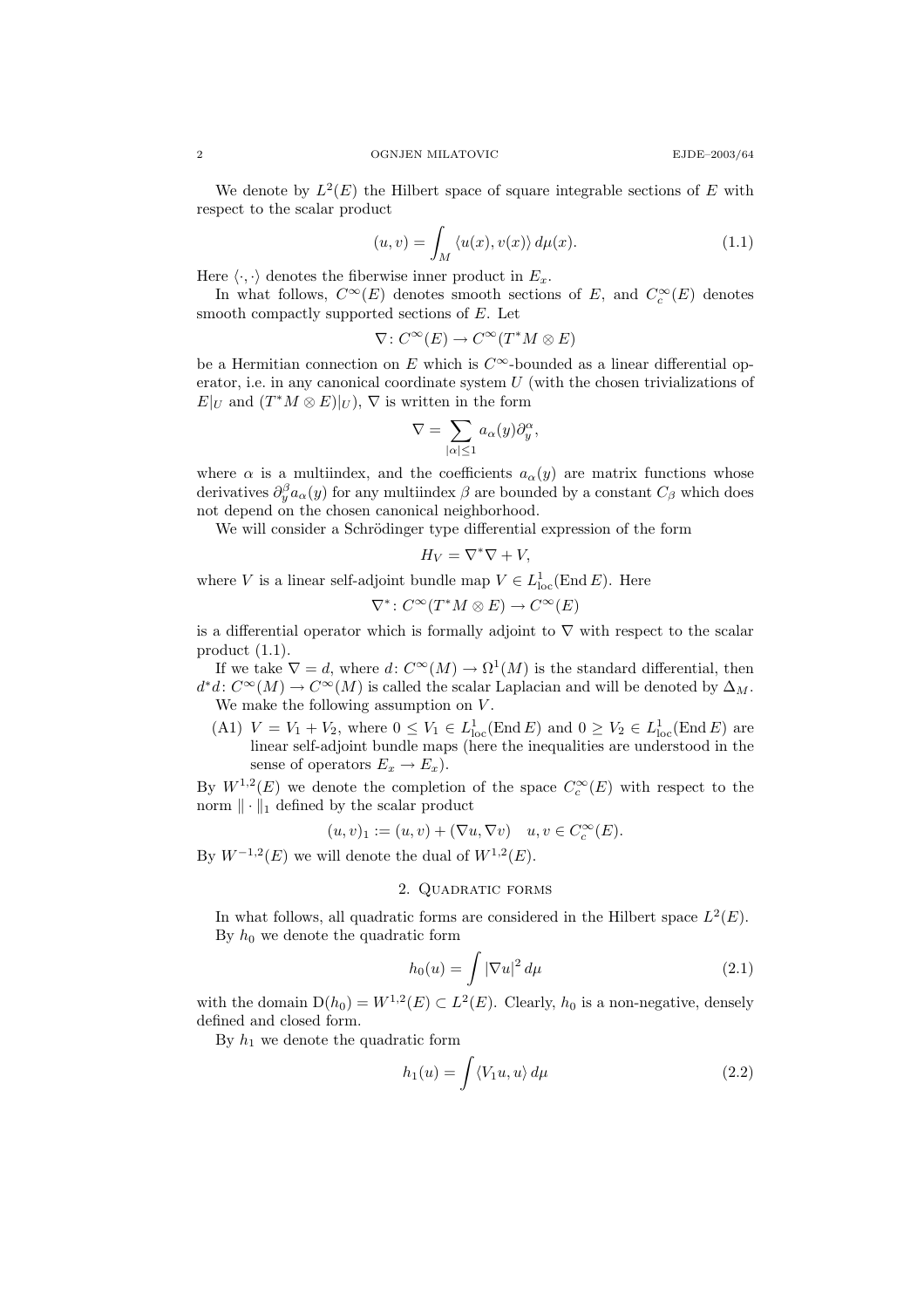with the domain

$$
D(h_1) = \{ u \in L^2(E) : \int \langle V_1 u, u \rangle \, d\mu < +\infty \}. \tag{2.3}
$$

Clearly,  $h_1$  is a non-negative, densely defined, and closed form.

By  $h_2$  we denote the quadratic form

$$
h_2(u) = \int \langle V_2 u, u \rangle \, d\mu \tag{2.4}
$$

with the domain

$$
D(h_2) = \{ u \in L^2(E) : \int |\langle V_2 u, u \rangle| \ d\mu < +\infty \}. \tag{2.5}
$$

Clearly,  $h_2$  is a densely defined form. Moreover,  $h_2$  is symmetric (but not semibounded below).

We make the following assumption on  $h_2$ .

- (A2) Assume that  $h_2$  is  $h_0$ -bounded with relative bound  $b < 1$ , i.e. (i)  $D(h_2) \supset D(h_0)$ 
	- (ii) There exist constants  $a \geq 0$  and  $0 \leq b < 1$  such that

$$
|h_2(u)| \le a||u||^2 + b|h_0(u)|, \quad \text{for all } u \in D(h_0),
$$
 (2.6)

where  $\|\cdot\|$  denotes the norm in  $L^2(E)$ .

**Remark 2.1.** With the above assumptions on  $(M, g)$ , bundle E and connection  $\nabla$ , Assumption (A2) holds if  $V_2 \in L^p(\text{End } E)$ , where  $p = n/2$  for  $n \ge 3$ ,  $p > 1$  for  $n = 2$ , and  $p = 1$  for  $n = 1$ . The proof is given in the last section of this article.

As a realization of  $H_V$  in  $L^2(E)$ , we define the operator S in  $L^2(E)$  by the formula  $Su = H_V u$  on the domain

$$
Dom(S) = \{ u \in W^{1,2}(E) : \int \langle V_1 u, u \rangle \, d\mu < +\infty \text{ and } H_V u \in L^2(E) \}. \tag{2.7}
$$

**Remark 2.2.** For all  $u \in D(h_0) = W^{1,2}(E)$  we have  $\nabla^* \nabla u \in W^{-1,2}(E)$ , and from Corollary 3.7 below it follows that for all  $u \in W^{1,2}(E) \cap D(h_1)$ , we have  $Vu \in L^1_{loc}(E)$ . Thus  $H_V u$  in (2.7) is a distributional section of E, and the condition  $H_V u \in L^2(E)$  makes sense.

We now state the main result.

**Theorem 2.3.** Assume that  $(M, g)$  is a manifold of bounded geometry with positive  $C^{\infty}$ -bounded measure dµ, E is a Hermitian vector bundle of bounded geometry over M, and  $\nabla$  is a  $C^{\infty}$ -bounded Hermitian connection on E. Suppose that Assumptions (A1) and (A2) hold. Then S is a semi-bounded below self-adjoint operator.

Remark 2.4. Theorem 2.3 extends a result of T. Kato, cf. Theorem VI.4.6(a) in [8] (see also remark 5(b) in [7]) which was proven for the operator  $-\Delta + V$ , where  $\Delta$  is the standard Laplacian on  $\mathbb{R}^n$  with the standard metric and measure, and  $V = V_1 + V_2$ , where  $0 \leq V_1 \in L^1_{loc}(\mathbb{R}^n)$  and  $0 \geq V_2 \in L^1_{loc}(\mathbb{R}^n)$  are as in Assumption (A1) above, and the quadratic form  $h_2$  corresponding to  $V_2$  is as in Assumption (A2) above.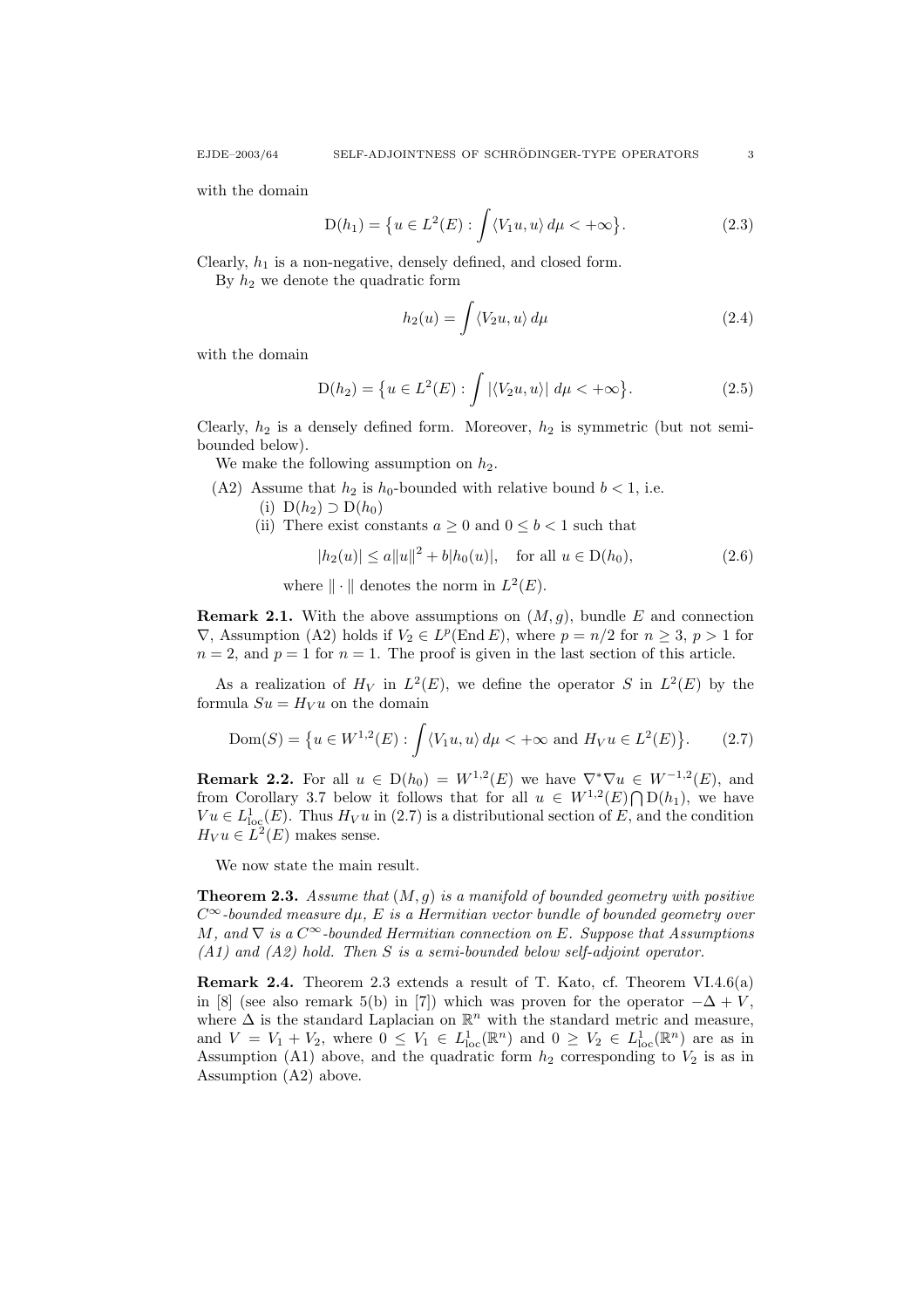#### 3. Proof of Theorem 2.3

We adopt the arguments from Sec. VI.4 in [8] to our setting with the help of more general version of Kato's inequality (3.1).

We begin with the following variant of Kato's inequality for Bochner Laplacian (for the proof see Theorem 5.7 in [2]). The original version of Kato's inequality was proven in Kato [5].

**Lemma 3.1.** Assume that  $(M, q)$  is a Riemannian manifold. Assume that E is a Hermitian vector bundle over M and  $\nabla$  is a Hermitian connection on E. Assume that  $w \in L^1_{loc}(E)$  and  $\nabla^* \nabla w \in L^1_{loc}(E)$ . Then

$$
\Delta_M|w| \le \text{Re}\langle \nabla^* \nabla w, \text{sign } w \rangle,\tag{3.1}
$$

where

$$
sign w(x) = \begin{cases} \frac{w(x)}{|w(x)|} & \text{if } w(x) \neq 0, \\ 0 & \text{otherwise.} \end{cases}
$$

In what follows, we will use the following Lemma whose proof is given in Appendix B of [2].

**Lemma 3.2.** Assume that  $(M, g)$  is a manifold of bounded geometry with a smooth positive measure  $d\mu$ . Assume that

$$
(b + \Delta_M) u = \nu \geq 0, \quad u \in L^2(M),
$$

where  $b > 0$ ,  $\Delta_M = d^*d$  is the scalar Laplacian on M, and the inequality  $\nu \geq 0$ means that v is a positive distribution on M, i.e.  $(\nu, \phi) \geq 0$  for any  $0 \leq \phi \in$  $C_c^{\infty}(M)$ . Then  $u \geq 0$  (almost everywhere or, equivalently, as a distribution).

Remark 3.3. It is not known whether Lemma 3.2 holds if M is an arbitrary complete Riemannian manifold. For more details about difficulties in the case of arbitrary complete Riemannian manifolds, see Appendix B of [2].

**Lemma 3.4.** The quadratic form  $h := (h_0 + h_1) + h_2$  is densely-defined, semibounded below and closed.

*Proof.* Since  $h_0$  and  $h_1$  are non-negative and closed, it follows by Theorem VI.1.31 from [8] that  $h_0 + h_1$  is non-negative and closed. Since  $h_1$  is non-negative, it follows immediately from Assumption (A2) that  $h_2$  is  $(h_0 + h_1)$ -bounded with relative bound  $b < 1$ . Since  $h_0 + h_1$  is a closed, non-negative form, by Theorem VI.1.33 from [8], it follows that  $h = (h_0 + h_1) + h_2$  is a closed semi-bounded below form. Since  $C_c^{\infty}(E) \subset D(h_0) \cap D(h_1) \subset D(h_2)$ , it follows that h is densely defined.  $\Box$ 

In what follows,  $h(\cdot, \cdot)$  will denote the corresponding sesquilinear form obtained from h via polarization identity.

Self-adjoint operator H associated to h. Since h is densely defined, closed and semi-bounded below form in  $L^2(E)$ , by Theorem VI.2.1 from [8] there exists a semi-bounded below self-adjoint operator H in  $L^2(E)$  such that

(i)  $Dom(H) \subset D(h)$  and

 $h(u, v) = (Hu, v)$  for all  $u \in Dom(H)$ , and  $v \in D(h)$ .

(ii)  $Dom(H)$  is a core of h.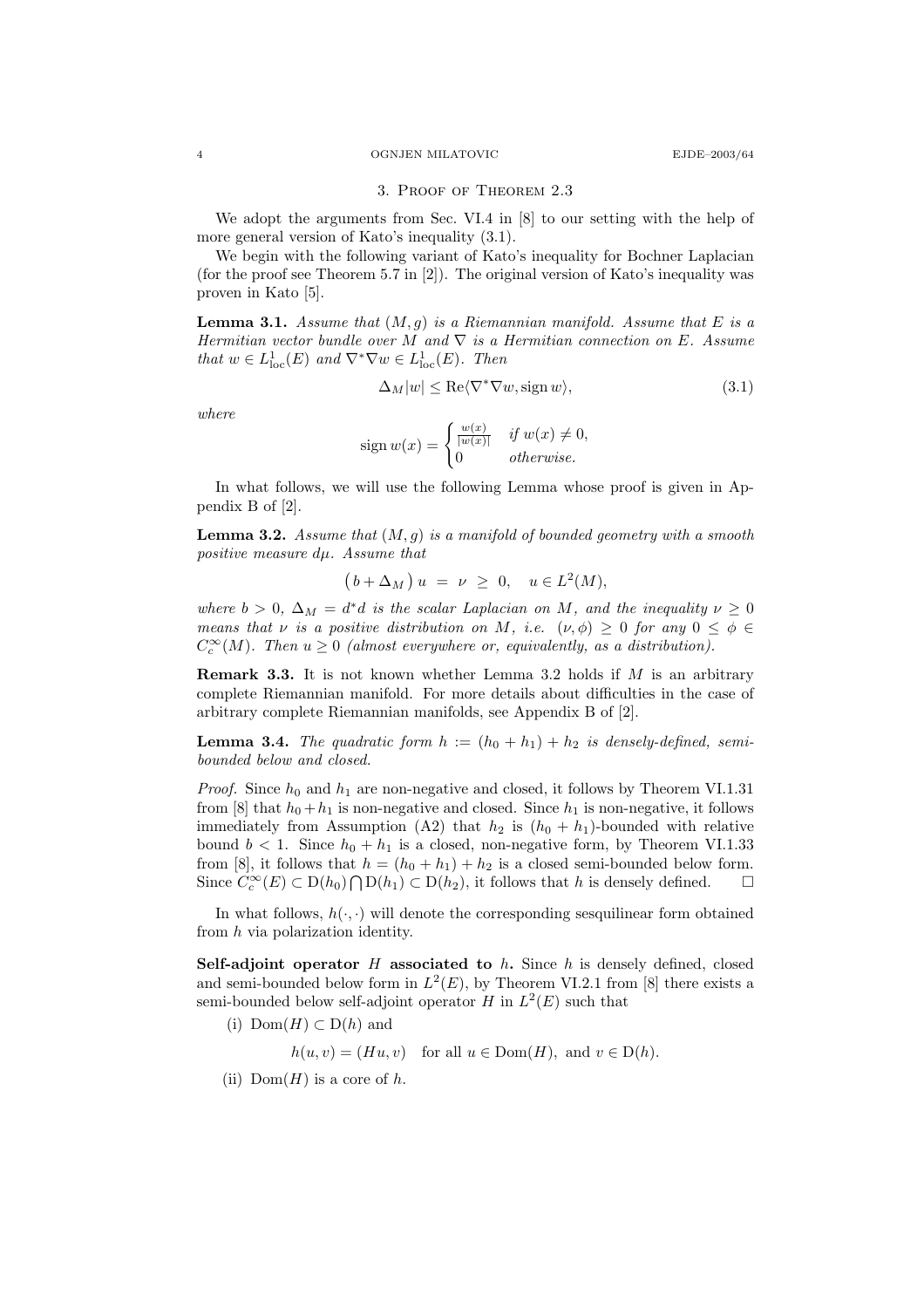(iii) If  $u \in D(h)$ ,  $w \in L^2(E)$  and  $h(u, v) = (w, v)$  holds for every v belonging to a core of h, then  $u \in Dom(H)$  and  $Hu = w$ . The semi-bounded below self-adjoint operator  $H$  is uniquely determined by the condition (i).

In what follows we will use the following well-known Lemma.

**Lemma 3.5.** Assume that  $0 \leq T \in L^1_{loc}(\text{End } E)$  is a linear self-adjoint bundle map. Assume also that  $u \in Q(T)$ , where  $Q(T) = \{u \in L^2(E) : \langle Tu, u \rangle \in L^1(M) \}.$ Then  $Tu \in L^1_{loc}(E)$ .

*Proof.* By adding a constant we can assume that  $T \geq 1$  (in the operator sense). Assume that  $u \in Q(T)$ . We choose (in a measurable way) an orthogonal basis in each fiber  $E_x$  and diagonalize  $1 \leq T(x) \in \text{End}(E_x)$  to get

$$
T(x) = diag(c_1(x), c_2(x), \dots, c_m(x)),
$$

where  $0 < c_j \in L^1_{loc}(M)$ ,  $j = 1, 2, ..., m$  and  $m = \dim E_x$ .

Let  $u_j(x)$   $(j = 1, 2, ..., m)$  be the components of  $u(x) \in E_x$  with respect to the chosen orthogonal basis of  $E_x$ . Then for all  $x \in M$ 

$$
\langle Tu, u \rangle = \sum_{j=1}^{m} c_j(x) |u_j(x)|^2.
$$

Since  $u \in Q(T)$ , we know that  $0 < \int \langle Tu, u \rangle d\mu < +\infty$ . Since  $c_j > 0$ , it follows that  $c_j |u_j|^2 \in L^1(M)$ , for all  $j = 1, 2, ..., m$ .

Now, for all  $x \in M$  and  $j = 1, 2, \dots, m$ 

$$
2|c_j u_j| = 2|c_j||u_j| \le |c_j| + |c_j||u_j|^2,
$$
\n(3.2)

The right hand side of (3.2) is clearly in  $L^1_{loc}(M)$ . Therefore  $c_ju_j \in L^1_{loc}(M)$ . But  $(Tu)(x)$  has components  $c_j(x)u_j(x)$   $(j = 1, 2, ..., m)$  with respect to chosen bases of  $E_x$ . Therefore  $Tu \in L^1_{loc}(E)$ , and the Lemma is proven.

The following corollary follows immediately from Lemma 3.5.

**Corollary 3.6.** If  $u \in D(h_1)$ , then  $V_1u \in L^1_{loc}(E)$ .

**Corollary 3.7.** If  $u \in D(h)$ , then  $Vu \in L^1_{loc}(E)$ .

*Proof.* Let  $u \in D(h) = D(h_0) \cap D(h_1)$ . By Assumption (A1) we have  $V = V_1 + V_2$ , where  $0 \leq V_1 \in L^1_{loc}(\text{End } E)$  and  $0 \geq V_2 \in L^1_{loc}(\text{End } E)$ . By Corollary 3.6 it follows that  $V_1u \in L^1_{loc}(E)$  and since  $D(h) \subset D(h_2)$ , by Lemma 3.5 we have  $-V_2u \in$  $L^1_{loc}(E)$ . Thus  $Vu \in L^1_{loc}(E)$ , and the corollary is proven.

**Lemma 3.8.** The following operator relation holds:  $H \subset S$ .

*Proof.* We will show that for all  $u \in Dom(H)$ , we have  $Hu = H_V u$ . Let  $u \in$ Dom(H). By property (i) of operator H we have  $u \in D(h)$ , hence by Corollary 3.7 we get  $Vu \in L^1_{loc}(E)$ . Then, for any  $v \in C_c^{\infty}(E)$ , we have

$$
(Hu, v) = h(u, v) = (\nabla u, \nabla v) + \int \langle Vu, v \rangle \, d\mu,\tag{3.3}
$$

where  $(\cdot, \cdot)$  denotes the  $L^2$ -inner product.

The first equality in  $(3.3)$  holds by property (i) of operator H, and the second equality holds by definition of  $h$ .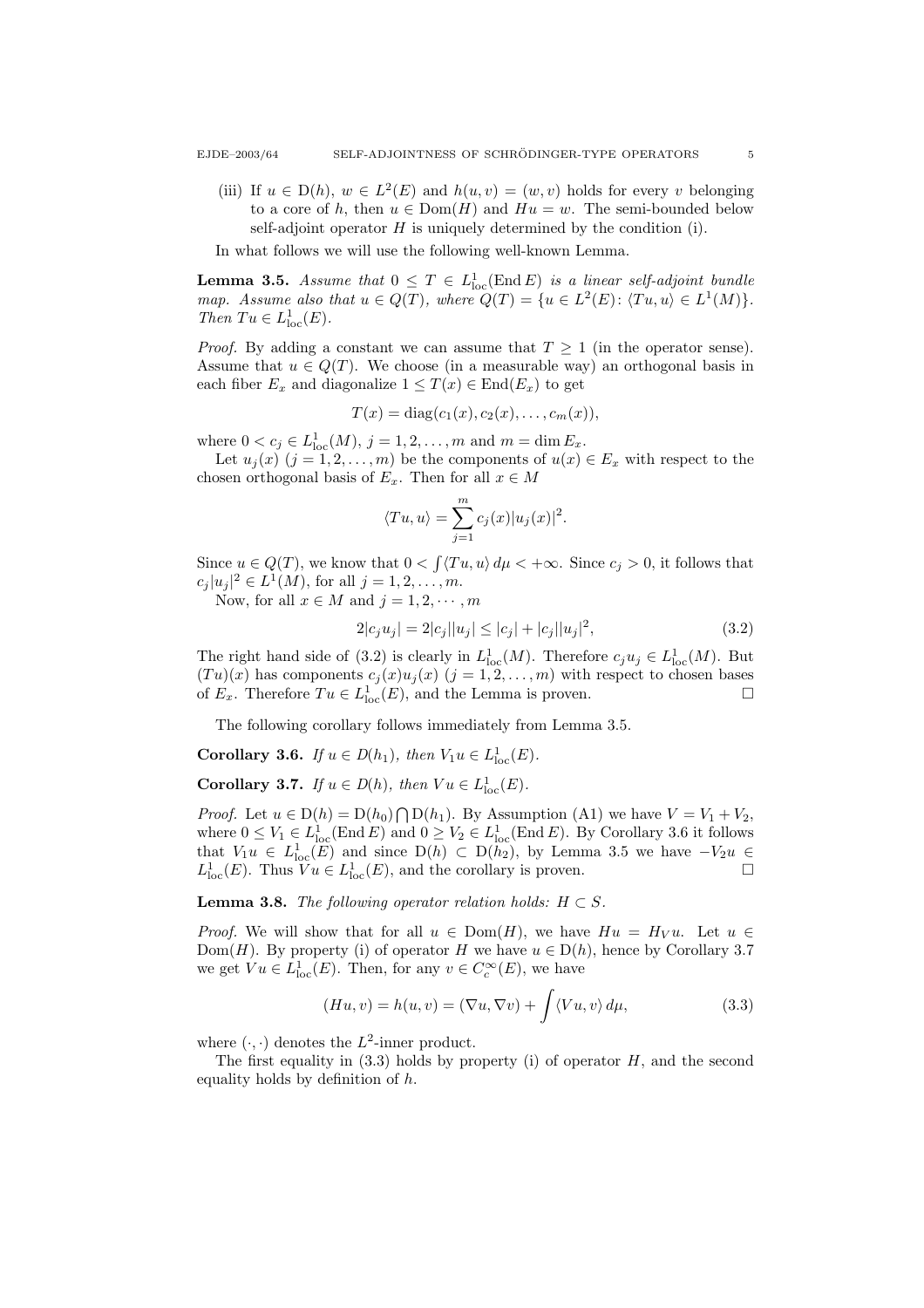Hence, using integration by parts in the first term on the right hand side of the second equality in (3.3) (see, for example, Lemma 8.8 from [2]), we get

$$
(u, \nabla^* \nabla v) = \int \langle Hu - Vu, v \rangle \, d\mu, \quad \text{for all} \quad v \in C_c^{\infty}(E). \tag{3.4}
$$

Since  $Vu \in L^1_{loc}(E)$  and  $Hu \in L^2(E)$ , it follows that  $(Hu-Vu) \in L^1_{loc}(E)$ , and  $(3.4)$ implies  $\nabla^*\nabla u = Hu - Vu$  (as distributional sections of E). Therefore,

$$
\nabla^*\nabla u + Vu = Hu,
$$

and this shows that  $Hu = H_V u$  for all  $u \in Dom(H)$ .

Now by definition of S it follows that  $Dom(H) \subset Dom(S)$  and  $Hu = Su$  for all  $u \in \text{Dom}(H)$ . Therefore  $H \subset S$ , and the Lemma is proven.

**Lemma 3.9.**  $C_c^{\infty}(E)$  is a core of the quadratic form  $h_0 + h_1$ .

*Proof.* We need to show that  $C_c^{\infty}(E)$  is dense in the Hilbert space  $D(h_0 + h_1) =$  $D(h_0) \bigcap D(h_1)$  with the inner product

$$
(u,v)_{h_0+h_1} := h_0(u,v) + h_1(u,v) + (u,v),
$$

where  $(\cdot, \cdot)$  is the inner product in  $L^2(E)$ .

Let  $u \in D(h_0 + h_1)$  and  $(u, v)_{h_0 + h_1} = 0$  for all  $v \in C_c^{\infty}(E)$ . We will show that  $u = 0$ . We have

$$
0 = h_0(u, v) + h_1(u, v) + (u, v) = (u, \nabla^* \nabla v) + \int \langle V_1 u, v \rangle d\mu + (u, v).
$$
 (3.5)

Here we used integration by parts in the first term on the right hand side of the second equality.

By Corollary 3.6 it follows that  $V_1u \in L^1_{loc}(E)$ , and from (3.5) we get the following equality of distributional sections of  $E$ :

$$
\nabla^* \nabla u = (-V_1 - 1)u. \tag{3.6}
$$

From (3.6) we have  $\nabla^* \nabla u \in L^1_{loc}(E)$ . By Lemma 3.1 and by (3.6), we obtain

$$
\Delta_M|u| \le \text{Re}\langle \nabla^* \nabla u, \text{sign } u \rangle = \langle -(V_1 + 1)u, \text{sign } u \rangle \le -|u|. \tag{3.7}
$$

The last inequality in (3.7) follows since  $V_1 \geq 0$  (as an operator  $E_x \to E_x$ ). Therefore,

$$
(\Delta_M + 1)|u| \le 0. \tag{3.8}
$$

By Lemma 3.2, it follows that  $|u| \leq 0$ . So  $u = 0$ , and the proof is complete.  $\square$ 

**Lemma 3.10.**  $C_c^{\infty}(E)$  is a core of the quadratic form  $h = (h_0 + h_1) + h_2$ .

Since the quadratic form  $h_2$  is  $(h_0+h_1)$ -bounded, the lemma follows immediately from Lemma 3.9.

*Proof of Theorem 2.3.* We will show that  $S = H$ . By Lemma 3.8 we have  $H \subset S$ , so it is enough to show that  $Dom(S) \subset Dom(H)$ .

Let  $u \in \text{Dom}(S)$ . By definition of  $\text{Dom}(S)$ , we have  $u \in D(h_0) \subset D(h_2)$  and  $u \in D(h_1)$ . Hence  $u \in D(h)$ . For all  $v \in C_c^{\infty}(E)$  we have

$$
h(u, v) = h_0(u, v) + h_1(u, v) + h_2(u, v) = (u, \nabla^* \nabla v) + \int \langle Vu, v \rangle d\mu = (H_V u, v).
$$

The last equality holds since  $H_V u = Su \in L^2(E)$ . By Lemma 3.10 it follows that  $C_c^{\infty}(E)$  is a form core of h. Now from property (iii) of operator H we have  $u \in \text{Dom}(H)$  with  $Hu = H_V u$ . This concludes the proof of the Theorem.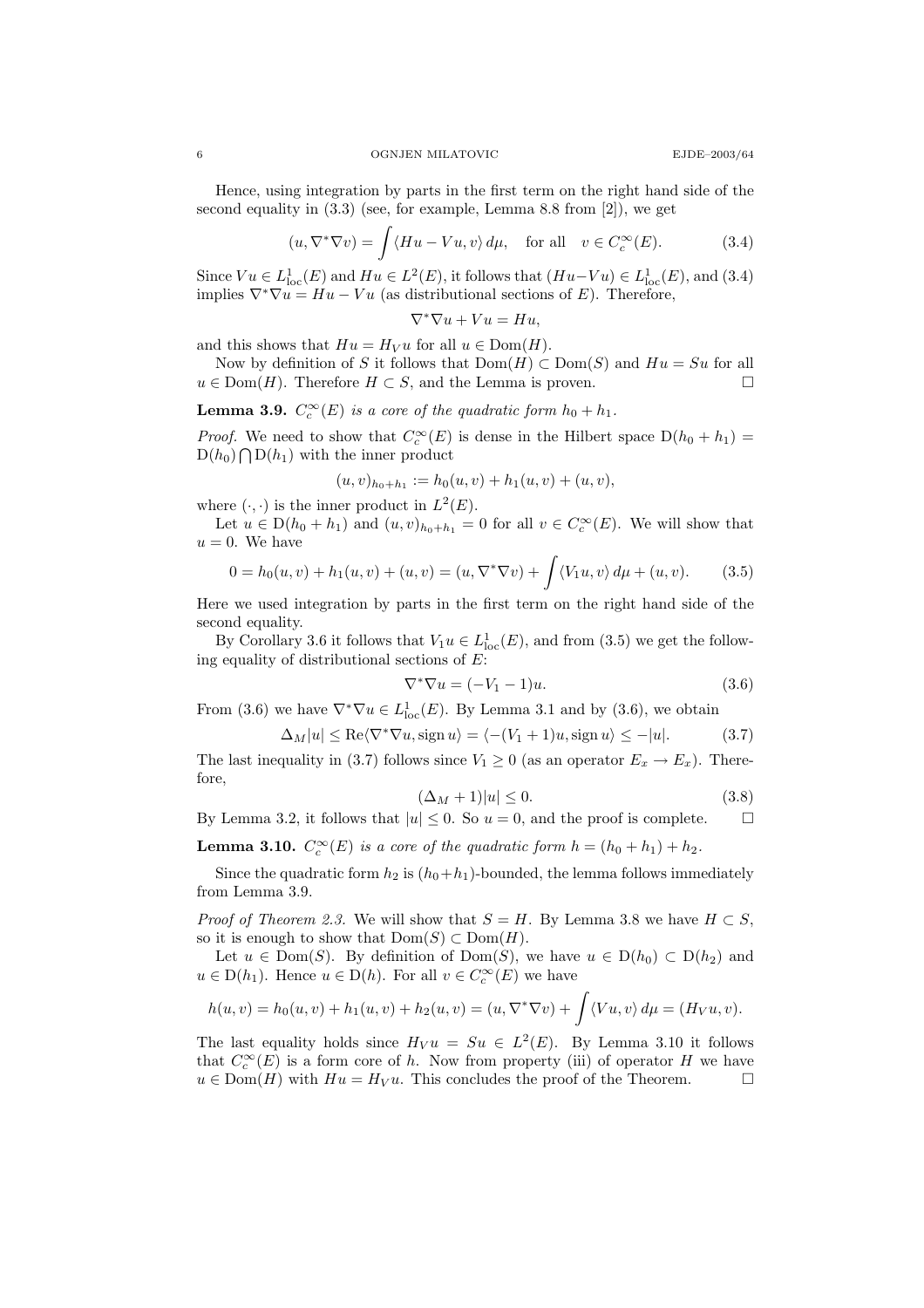*Proof of Remark 2.1.* Let p be as in Remark 2.1. We may assume that  $||V_2||_{L^p(\text{End }E)}$ is arbitrarily small because there exists a sequence  $V_2^{(k)} \in L^{\infty}(\text{End } E) \bigcap L^p(\text{End } E),$  $k \in \mathbb{Z}_+$ , such that

$$
||V_2^{(k)} - V_2||_{L^p(\text{End }E)} \to 0, \text{ as } k \to \infty,
$$

and  $V_2^{(k)}$ ,  $k \in \mathbb{Z}_+$ , contributes to  $h_2$  only a bounded form.

For the rest of this article, we will assume that  $||V_2||_{L^p(\text{End } E)}$  is arbitrarily small. By Cauchy-Schwartz inequality and Hölder's inequality we have

$$
\left| \int \langle V_2 u, u \rangle \, d\mu \right| \le \int \left| \langle V_2 u, u \rangle \right| d\mu \le \int |V_2| |u|^2 \, d\mu \le \|V_2\|_{L^p(\text{End } E)} \|u\|_{L^t(E)}^2, \tag{3.9}
$$

where  $|V_2|$  denotes the norm of the operator  $V_2(x)$ :  $E_x \to E_x$  and

$$
\frac{1}{p} + \frac{2}{t} = 1.
$$
\n(3.10)

With our assumptions on  $(M, g)$ , E and  $\nabla$ , the usual Sobolev embedding theorems for  $W^{1,2}(\mathbb{R}^n)$  also hold for  $W^{1,2}(E)$  (see Sec. A1.1 in [10]).

For  $n \geq 3$ , we know by hypothesis that  $p = n/2$ , so from (3.10) we get  $1/t =$  $1/2 - 1/n$ . By the Sobolev embedding theorem (see, for example, the first part of Theorem 2.10 in [1]) we have

$$
||u||_{L^{t}(E)} \leq C(||\nabla u||_{L^{2}(T^{*}M\otimes E)} + ||u||_{L^{2}(E)}), \text{ for all } u \in W^{1,2}(E),
$$

where  $C > 0$  is a positive constant.

For  $n = 2$ , we know by hypothesis that  $p > 1$ , so from (3.10) we get  $2 < t < \infty$ . In this case, it is well-known (see, e.g., the first part of Theorem 2.10 in [1]) that

$$
||u||_{L^{t}(E)} \leq C(||\nabla u||_{L^{2}(T^{*}M \otimes E)} + ||u||_{L^{2}(E)}), \text{ for all } u \in W^{1,2}(E),
$$

where  $C > 0$  is a positive constant.

For  $n = 1$ , we know by hypothesis that  $p = 1$ , so from (3.10) we get  $t = \infty$ . In this case, it is well-known (see e.g. the second part of Theorem 2.10 in [1]) that

$$
||u||_{L^{\infty}(E)} \leq C(||\nabla u||_{L^{2}(T^{*}M \otimes E)} + ||u||_{L^{2}(E)}), \text{ for all } u \in W^{1,2}(E),
$$

where  $C > 0$  is a positive constant.

Combining each of the last three inequalities with (3.9), we get (2.6) (with constant  $b < 1$  because  $||V_2||_{L^p(\text{End } E)}$  is arbitrarily small).

## **REFERENCES**

- [1] T. Aubin, Some nonlinear problems in Riemannian geometry, Springer-Verlag, Berlin, 1998.
- [2] M. Braverman, O. Milatovic, M. Shubin, *Essential self-adjointness of Schrödinger type op*erators on manifolds, Russian Math. Surveys,  $57(4)$  (2002), 641–692.
- [3] H. Brézis, T. Kato, Remarks on the Schrödinger operator with singular complex potentials, J. Math. Pures Appl., 58(9) (1979), 137–151.
- [4] H. Hess, R. Schrader, A. Uhlenbrock, Kato's inequality and the spectral distribution of Laplacians on compact Riemannian manifold, J. Differential Geom., 15 (1980), 27–37.
- [5] T. Kato, Schrödinger operators with singular potentials, Israel J. Math., 13 (1972), 135–148.
- [6] T. Kato, A second look at the essential selfadjointness of the Schrödinger operators, Physical reality and mathematical description, Reidel, Dordrecht, 1974, 193–201.
- T. Kato, On some Schrödinger operators with a singular complex potential, Ann. Sc. Norm. Sup. Pisa, Ser. IV, Vol. 5 (1978), 105–114.
- [8] T. Kato, Perturbation theory for linear operators, Springer-Verlag, New York, 1980.
- [9] M. Reed, B. Simon, Methods of Modern Mathematical Physics I, II: Functional analysis. Fourier analysis, self-adjointness, Academic Press, New York e.a., 1975.